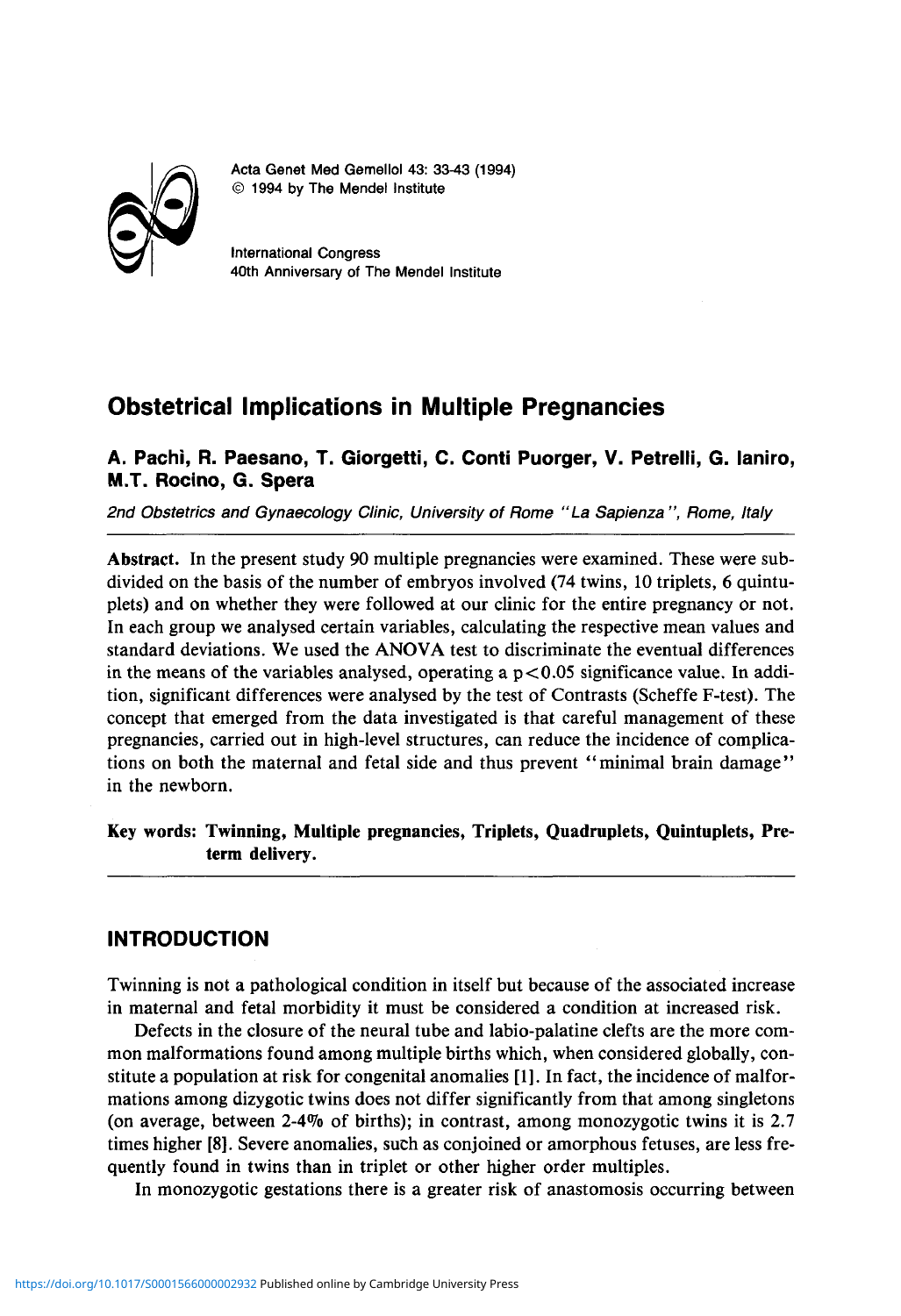#### **34 A. Pachi et al.**

the fetal circulations. This can cause such a disparity in the haematic flow as to create a nutritional imbalance. Extreme cases of this kind present, in the early stages, acardius of one twin and, in the later stages, episodes of twin-to-twin transfusion with oedema and polyhydramnios in the "receiving" twin and anaemia associated with oligoamnios and underdevelopment in the "donating" cotwin [3].

In addition to the genetic risk factors, the clinical complications characteristic of this type of pregnancy must also be considered [6,7]. For example, according to current literature, the incidence of preterm delivery in multifetal pregnancies is 50%, ie. twelve times greater than in singleton pregnancies. The highest risk period is between 26 and 32 weeks' gestation, hence, preventive measures such as bed rest, cerclage and tocolytic treatment are called on to avert such an occurrence **[4].** 

Another complication of these pregnancies is when the demise of one of the fetuses occurs [4,5]. When this happens in early pregnancy, major problems do not exist as the dead fetus is soon absorbed. If, on the other hand, it occurs in the more advanced stages then there is a greater risk of pathological consequences for the surviving fetus eg. hypoxia or thromboembolism leading to encephalomalacia and ischaemic renal damage. On the maternal side, the most severe risk encountered is disseminated intravascular coagulation (DIC), therefore, regular coagulation controls are a must.

#### **MATERIALS AND METHODS**

From 1987 to 1993 we observed 90 multifetal gestations which we divided into three groups:

Group 1, 74 (82.2%) twin pregnancies Group 2, 10 (11.1%) triplet pregnancies Group 3, 6 (6.7%) quintuplet pregnancies

The average age of the patients was 31.3 years (SD  $\pm$  4,7).

Of these pregnancies **41.1%** were spontaneous, 8.3% resulted from pharmacoinduced ovulation and the remaining 50% occurred following assisted fecundation programmes.

From the obstetrical anamnesis, parity in the first group was, on average, 0,25 (SD  $\pm$  0.55) and in the second group 0,5 (SD  $\pm$  0.7), while the number of previous abortions was 0,4 (SD  $\pm$  0.75) in the first group, 0,1 (SD  $\pm$  0.31) in the second group and 0,6 (SD  $\pm$  0.55) in the third.

In these 3 groups we analysed some variables (Tab. 1) calculating their respective means and standard deviations. In addition, we used the ANOVA test to discriminate eventual mean differences of the variables analysed within the three groups, applying  $a$  p $<$ 0.05 significance value. Significant differences were then analysed by the Contrasts test, or Scheffe F-test (Tab. 2).

The 90 pregnancies observed were further divided into group A and group B. Group A, contained the 49 cases (54.4%) observed by us from the early stages and therefore monitored throughout the entire pregnancy and group B the remaining 41 cases  $(45.6\%)$ who arrived at our clinic in the later stages either because complications had arisen or,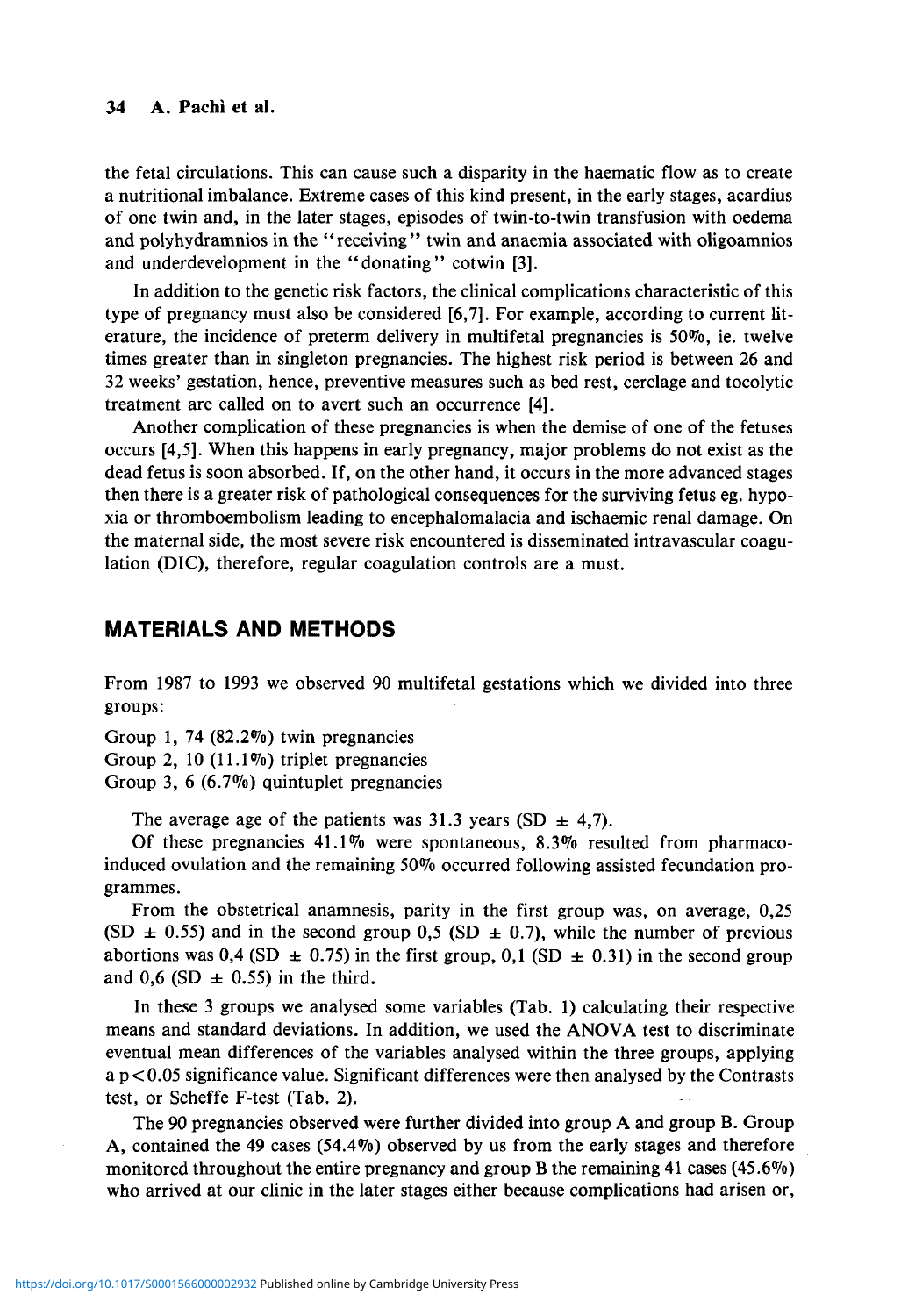| Variable                     | Group 1 |       |              | Group 2     |                  | Group 3     |  |
|------------------------------|---------|-------|--------------|-------------|------------------|-------------|--|
|                              | Mean    | DS    | Mean         | <b>DS</b>   | Mean             | DS          |  |
| Age                          | 31.541  | 4.866 | 28.9         | 4.557       | 32.667           | 1.366       |  |
| Parity                       | 0.257   | 0.55  | 0.5          | 0.707       | $\boldsymbol{0}$ | 0           |  |
| Previous Abortion            | 0405    | 0.757 | 0.1          | 0.316       | 0.5              | 0.548       |  |
| Spontaneous Pregnancy        | 0.5     | 0.503 | $\mathbf{0}$ | $\theta$    | $\mathbf{0}$     | 0           |  |
| <b>Induced Pregnancy</b>     | 0.473   | 0.503 | 0.7          | 0.483       | 0.5              | 0.548       |  |
| <b>Induced Ovulation</b>     | 0.027   | 0.163 | 0.3          | 0.483       | 0.5              | 0.508       |  |
| <b>Fullterm Delivery</b>     | 0.23    | 0.424 | 0.1          | 0.316       | $\mathbf{0}$     | $\Omega$    |  |
| Preterm Delivery             | 0.676   | 0.471 | 0.6          | 0.516       | 0.667            | 0.516       |  |
| Abortion                     | 0.095   | 0.295 | 0.3          | 0.483       | 0.333            | 0.516       |  |
| Spontaneous Delivery         | 0.284   | 0.454 | 0.4          | 0.516       | 0.167            | 0.408       |  |
| Caesarean Section            | 0.716   | 0.454 | 0.6          | 0.516       | 0.833            | 0.408       |  |
| Normal Growth                | 0.622   | 0.488 | 0.8          | 0.422       | 1                | $\bf{0}$    |  |
| <b>IUGR</b>                  | 0.311   | 0.466 | 0.2          | 0.422       | $\bf{0}$         | $\bf{0}$    |  |
| Oligo/polyhydramnios         | 0.176   | 0.383 | $\bf{0}$     | $\bf{0}$    | 0                | $\bf{0}$    |  |
| <b>TTS</b>                   | 0.135   | 0.344 | $\mathbf 0$  | $\bf{0}$    | $\bf{0}$         | $\bf{0}$    |  |
| Abnormal Doppler Veloc.      | 0.135   | 0.344 | $\bf{0}$     | $\theta$    | $\bf{0}$         | $\bf{0}$    |  |
| Congenital Anom.             | 0.095   | 0.295 | 0.1          | 0.316       | $\bf{0}$         | $\theta$    |  |
| Weight 1                     | 2038.9  | 819.8 | 1521         | 762.53      | 1276.67          | 666.556     |  |
| Weight 2                     | 1958.06 | 847.3 | 1489         | 870.94      | 1223.33          | 671.615     |  |
| Weight 3                     |         |       | 1382.2       | 698.34      | 831              | 320.866     |  |
| Weight 4                     |         |       |              |             | 1091             | 508.974     |  |
| Weight 5                     |         |       |              |             | 861.25           | 474.77      |  |
| Monoc. Monoa                 | 0.081   | 0.275 | $\bf{0}$     | 0           | $\bf{0}$         | $\bf{0}$    |  |
| Monoc. Dia.                  | 0.351   | 0.481 | 0.2          | 0.422       | 0.167            | 0.408       |  |
| Dic. Dia.                    | 0.586   | 0.499 | 0.8          | 0.422       | 0.833            | 0.408       |  |
| Cerclage                     | 0.081   | 0.275 | 0.8          | 0.422       | 1                | $\mathbf 0$ |  |
| <b>First Trimester Bleed</b> | 0.257   | 0.44  | 0.4          | 0.516       | 0.667            | 0.516       |  |
| Premature Onset of Labor     | 0.635   | 0.485 | 0.6          | 0.516       | 0.667            | 0.516       |  |
| <b>PROM</b>                  | 0.054   | 0.228 | $\bf{0}$     | 0           | $\bf{0}$         | 0           |  |
| Abruptio Placentae           | 0.041   | 0.199 | $\bf{0}$     | $\theta$    | $\mathbf{0}$     | $\theta$    |  |
| Pregnancy-induced            |         |       |              |             |                  |             |  |
| Hypertension                 | 0.081   | 0.275 | $\bf{0}$     | $\mathbf 0$ | $\bf{0}$         | $\bf{0}$    |  |

**Table 1** - **Means and Standard** Deviations in Groups **1,** 2 **and** 3

otherwise, to avail of specialized labour/delivery assistance. These two groups also underwent the ANOVA test for the same variables (Tab. 3).

## **RESULTS**

In the total group observed we had 20% fullterm deliveries, 66.7% preterm deliveries and 13.3% abortions. Overall, 28% were spontaneous (including the abortions) and the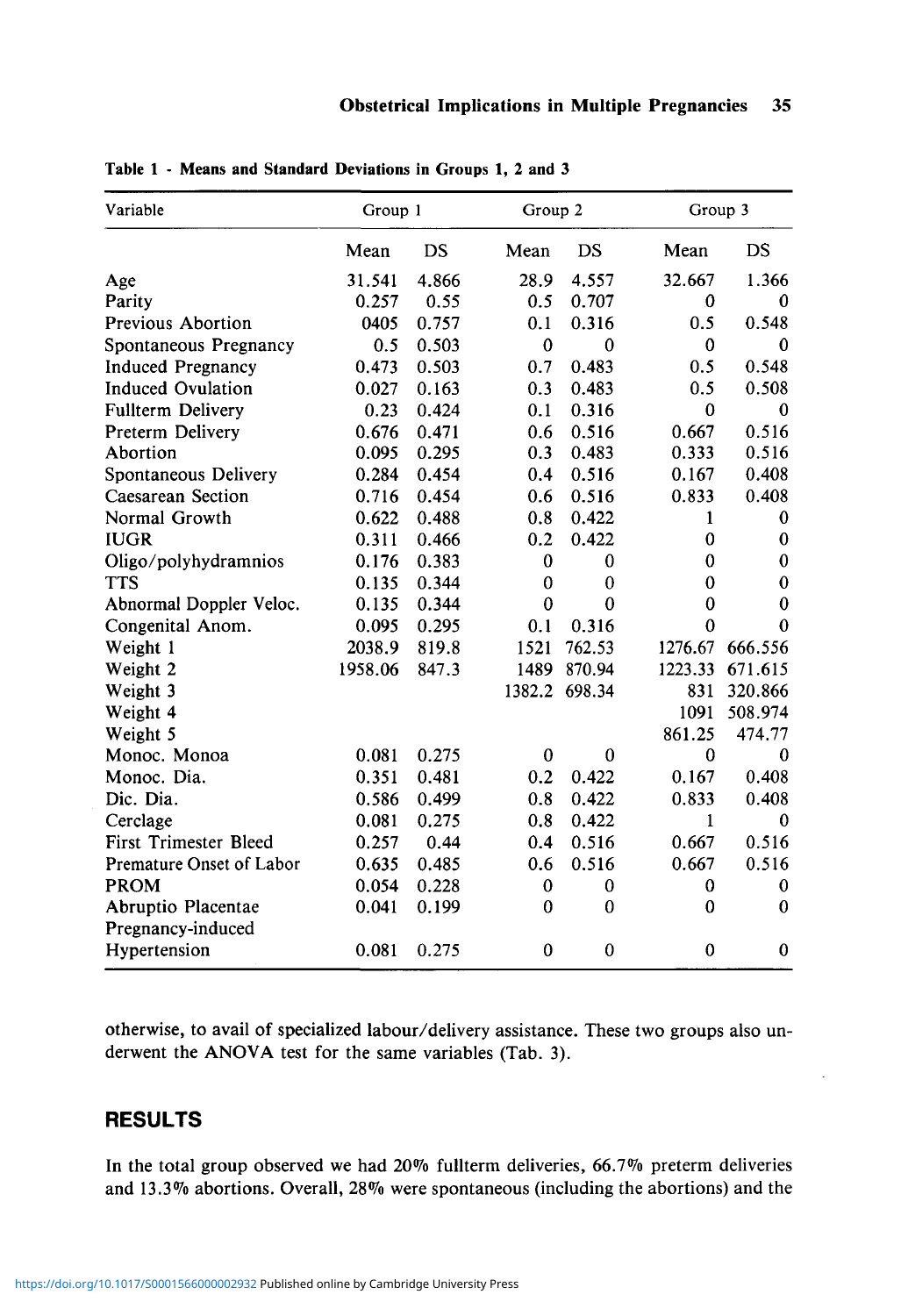## **36 A. Pachi et al.**

| Variable                       | F Test                   | P       | Significance |
|--------------------------------|--------------------------|---------|--------------|
| Age                            | 1.65                     | 0.197   | n.s.         |
| Parity                         | 1.6                      | 0.208   | n.s.         |
| <b>Previous Abortion</b>       | 0.9                      | 0.409   | n.s.         |
| Spontaneous Pregnancy          | 7.73                     | 0.0008  | Signif.      |
| <b>Induced Pregnancy</b>       | 0.9                      | 0.412   | n.s.         |
| <b>Induced Ovulation</b>       | 13.67                    | 0.0001  | Signif.      |
| <b>Fullterm Delivery</b>       | 1.26                     | 0.288   | n.s.         |
| Preterm Delivery               | 0.11                     | 0.896   | n.s.         |
| Abortion                       | 2.8                      | 0.066   | n.s.         |
| Spontaneous Delivery           | 0.51                     | 0.601   | n.s.         |
| Caesarean Section              | 0.51                     | 0.601   | n.s.         |
| Normal Growth                  | 2.28                     | 0.108   | n.s.         |
| <b>IUGR</b>                    | 1.51                     | 0.227   | n.s.         |
| Oligo/polyhydramnios           | 1.65                     | 0.198   | n.s.         |
| <b>TTS</b>                     | 1.21                     | 0.0004  | Signif.      |
| Abnormal Doppler Veloc.        | 1.21                     | 0.0004  | Signif.      |
| Congenital Anom.               | 0.31                     | 0.736   | n.s.         |
| Weight 1                       | 3.93                     | 0.023   | Signif.      |
| Weight 2                       | 1.18                     | 0.046   | Signif.      |
| Monoc. Monoa.                  | 0.68                     | 0.508   | n.s.         |
| Monoc. Dia.                    | 0.81                     | 0.45    | n.s.         |
| Dic. Dia.                      | 1.68                     | 0.193   | n.s.         |
| Cerclage                       | 51.62                    | 0.0001  | Signif.      |
| First Trimester Bleed          | 2.55                     | 0.084   | n.s.         |
| Premature onset of Labor       | 0.03                     | 0.963   | n.s.         |
| <b>PROM</b>                    | 0.44                     | 0.644   | n.s.         |
| Abruptio Placentae             | 0.31                     | 0.722   | n.s.         |
| Pregnancy-induced Hypertension | 0.25                     | 0.777   | n.s.         |
| <b>Contrast Scheffe-Test</b>   |                          |         |              |
| Variable                       | Group with Signif. Diff. |         |              |
| Spontaneous Pregnancy          | GR1/GR2                  | GR1/GR3 |              |
| <b>Induced Ovulation</b>       | GR1/GR2                  | GR1/GR3 |              |
| <b>TTS</b>                     | GR1/GR2                  | GR1/GR3 |              |
| Abnormal Doppler Veloc.        | GR1/GR2                  | GR1/GR3 |              |
| Weight 1                       |                          | GR1/GR3 |              |
| Weight 2                       |                          | GR1/GR3 |              |
| Cerclage                       | GR1/GR2                  | GR1/GR3 |              |

**Table 2 - ANOVA Test and Contrast Test between Groups 1, 2 and 3**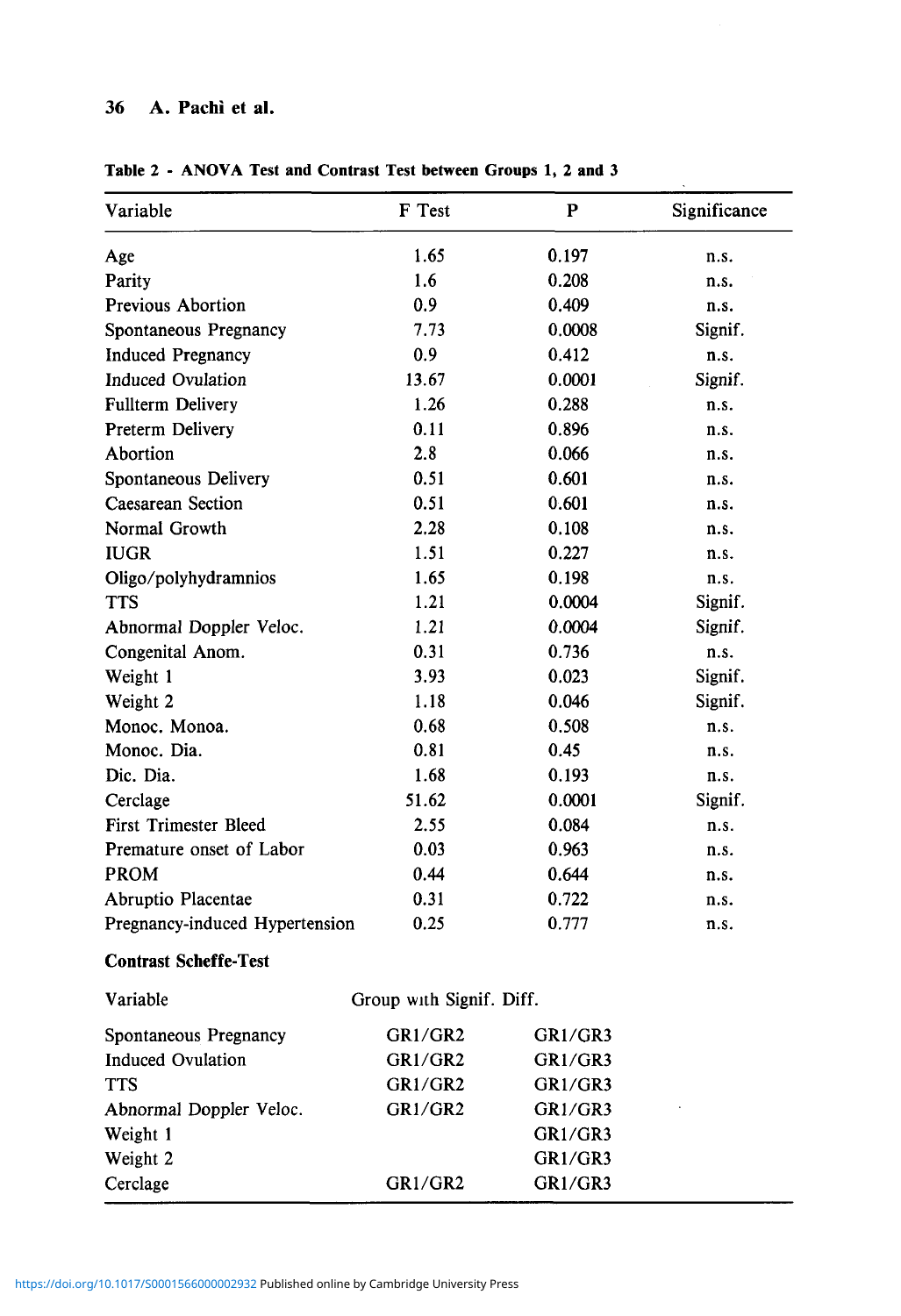| Variable                       | F Test | $\mathbf{P}$ | Significance |
|--------------------------------|--------|--------------|--------------|
| Age                            | 18.091 | 0.0001       | Signif.      |
| Parity                         | 3.821  | 0.05         | Signif.      |
| <b>Previous Abortion</b>       | 0.201  | 0.656        | n.s.         |
| Spontaneous Pregnancy          | 48.481 | 0.0001       | Signif.      |
| <b>Induced Pregnancy</b>       | 39.741 | 0.0001       | n.s.         |
| <b>Induced Ovulation</b>       | 0.225  | 0.636        | n.s.         |
| Fullterm Delivery              | 5.111  | 0.026        | Signif.      |
| Preterm Delivery               | 1.424  | 0.236        | n.s.         |
| Abortion                       | 0.901  | 0.345        | n.s.         |
| Spontaneous Delivery           | 2.176  | 0.144        | n.s.         |
| Caesarean Section              | 2.176  | 0.144        | n.s.         |
| Normal Growth                  | 5.988  | 0.016        | Signif.      |
| <b>IUGR</b>                    | 1.514  | 0.222        | n.s.         |
| Oligo/polyhydramnios           | 3.491  | 0.065        | n.s.         |
| <b>TTS</b>                     | 0.935  | 0.336        | n.s.         |
| Abnormal Doppler Veloc.        | 2.732  | 0.102        | n.s.         |
| Congenital Anom.               | 0.068  | 0.794        | n.s.         |
| Weight 1                       | 0.749  | 0.389        | n.s.         |
| Weight 2                       | 0.272  | 0.603        | n.s.         |
| Weight 3                       | 0.206  | 0.658        | n.s.         |
| Weight 4                       | 0.866  | 0.421        | n.s.         |
| Weight 5                       | 1.342  | 0.366        | n.s.         |
| Monoc.-Monoa                   | 3.772  | 0.055        | n.s.         |
| Monoc.-Dia.                    | 0.647  | 0.423        | n.s.         |
| Dic.-Dia.                      | 3.141  | 0.079        | n.s.         |
| Cerclage                       | 15.001 | 0.0002       | Signif.      |
| <b>First Trimester Bleed</b>   | 0.607  | 0.438        | n.s.         |
| Premature onset of labor       | 0.787  | 0.377        | n.s.         |
| <b>PROM</b>                    | 1.454  | 0.231        | n.s.         |
| Abruptio Placentae             | 2.614  | 0.109        | n.s.         |
| Pregnancy-induced Hypertension | 1.487  | 0.226        | n.s.         |

**Table 3** - **ANOVA Test between** Groups **A and B** 

remaining 72% were delivered by caesarean section. As regards maternal complications we had: 28.8% with threatened abortion, 8% with preeclampsia, 3.3% with detachment of a normally inserted placenta, 4.4% with premature rupture of the membranes and 63.3% with threatened preterm delivery. On the fetal side, congenital anomalies were found in 8.8% of the cases; regular fetal growth in 65.5%; intrauterine growth retardation (IUGR) in 26.6%; alterations in the amniotic fluid of 13.3%; flowmeter alterations in 11.1%, and feto-fetal transfusion syndrome in 11.1%.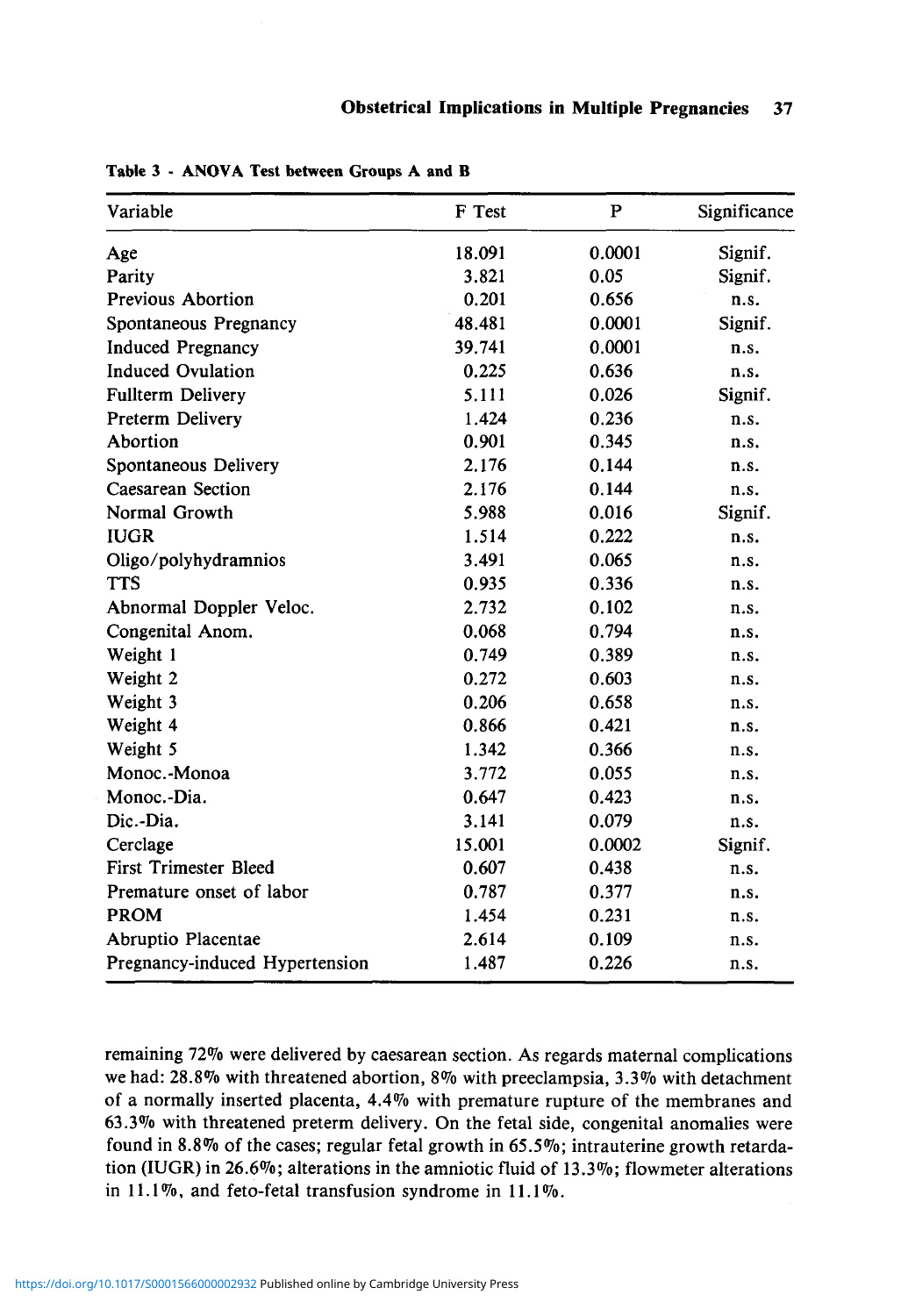

Fig. 1. Means and Standard Deviations of Fullterm and Preterm Delivery and of Abortion in Groups 1, 2 and 3.





Fig. 2. Means and Standard Deviations of Spontaneous Delivery and Caesarean Section in Groups 1, 2 and 3.

[Spont Del = Spontaneous delivery Group 1;  $CS = Caes$  section Group 1; Spont Del 1 = Spontaneous delivery Group 2; CS 1 = Caesarean section Group 2; Spont Del 2 = Spontaneous delivery Group 3;  $CS$  2 = Caesarean section Group 3.

The means and standard deviations of the variables analysed in the 3 patient groups (twins, triplets, and quintuplets) are shown in Tab. 1. The most representative variables were also recorded graphically (Figs. 1-4). Table 2 shows the results of the ANOVA test (by number of fetuses) with reference variables, and also the results of the Contrasts Scheffe F-test. Comparing the three groups, only some variables were significant. For example, the number of spontaneous maternities and pharmaco-induced ovulations have significantly different mean values in each of the three groups. It can be seen, in fact, from the Contrasts test and from Fig. 5 (obtained by the means and standard deviations) that the mean value for spontaneous maternities is high in group 1 while it is nonexistent in the other two groups; the opposite occurs as regards induced ovulation.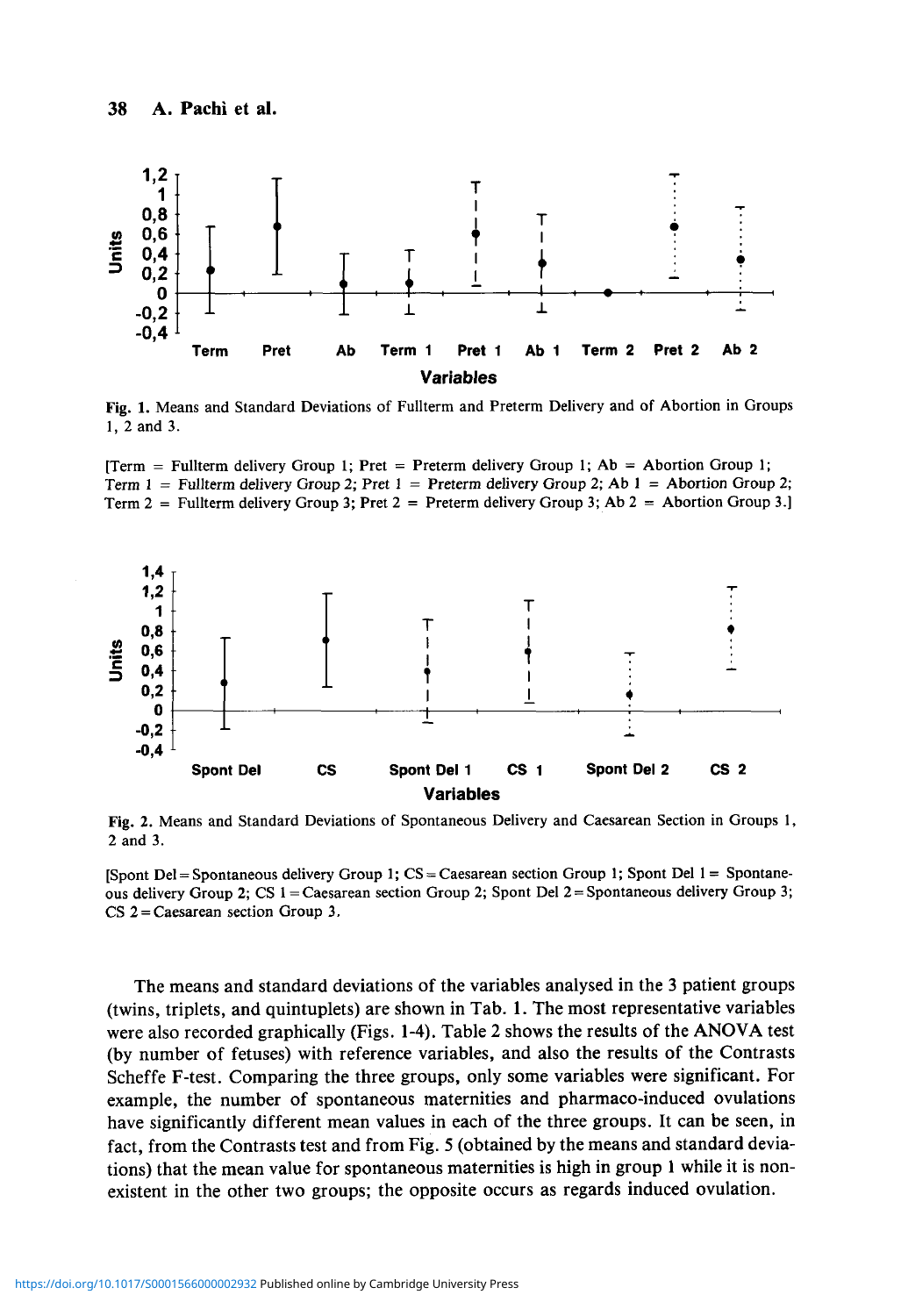

Fig. 3. Means and Standard Deviations of Normal Growth and IUGR in Groups 1, 2 and 3.

[Norm Growth = Normal growth in Group 1; IUGR = IUGR in Group 1; Norm Growth  $1 =$  Normal growth in Group 2; IUGR  $1 = I \cup G$ R in Group 2; Norm Growth  $2 =$  Normal growth in Group 3; IUGR  $2 = I \cup G$ R in Group 3.]



Fig. 4. Means and Standard Deviations of Birthweights in Groups 1, 2 and 3.

 $[W1 = Weight of first twin Group 1; W2 = Weight of second twin Group 1; W11 = Weight of first$ twin Group 2; W21 = Weight of second twin Group 2; W31 = Weight of third twin Group 2;  $W12 =$  Weight of first twin Group 3; W22 = Weight of second twin Group 3; W32 = Weight of third twin Group 3;  $W42 = Weight of fourth twin Group 3$ ;  $W52 = Weight of fifth twin Group 3$ .

Other significant variables were the twin-to-twin transfusion syndrome and flowmeter changes. The twin-to-twin transfusion syndrome is typical of monochorionic gestations. We had no such cases in groups 2 or 3, so therefore the mean values obtained refer solely to group 1.

For birthweights of the first and second twin within the three groups, a significance value for the Contrasts test is found among the twin and quintuplet pregnancies only. There is, however, a Contrasts significance among the three groups in relation to cerclage. This is because we carry out cerclage as a standard preventive measure in multifetal pregnancies, whereas, for twins it is usually only carried out in cases of verified cervical incompetence.

The results of the ANOVA test in groups A and B were significant for the following variables: age, parity, spontaneous maternity, induced pregnancy, fullterm delivery, regular fetal growth and cervico-isthmic cerclage (Tab. 3).

The mean parity in group B at 0.39 was clearly higher than in group A (0.163) and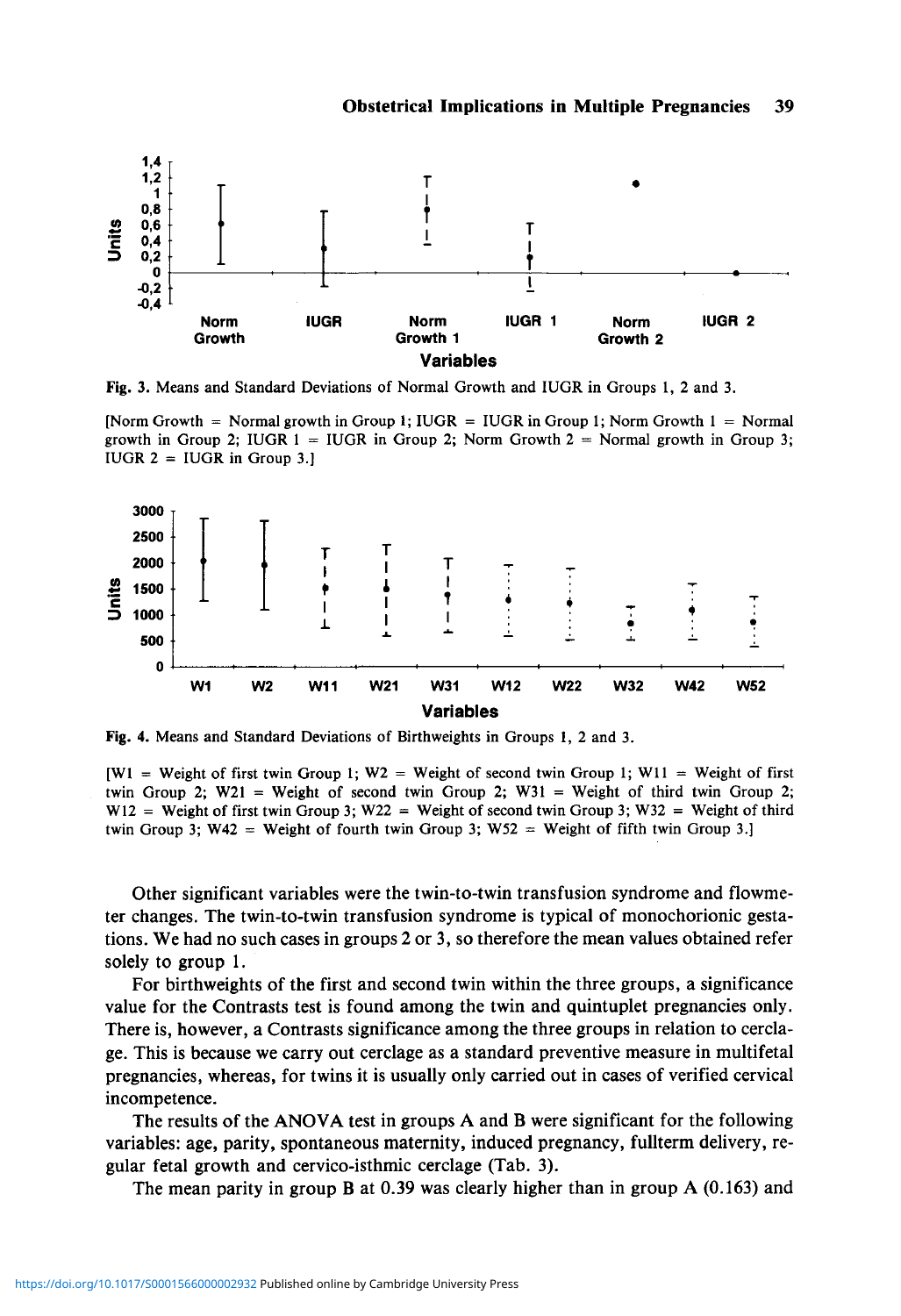

Fig. 5. Means and Standard Deviations of Spontaneous Pregnancy and Induced Ovulation in Groups 1, 2 and 3.

 $[Spont = Spontaneous pregnancy Group 1; Ind ov = Induced ovulation Group 1; Spont  $1 = Spontaneous$$ pregnancy Group 2; Ind ov  $1 =$  Induced ovulation Group 2; Spont  $2 =$  Spontaneous pregnancy Group 3; Ind ov  $2 = Induced$  ovulation Group 3.]

the spontaneous pregnancy mean was also higher in group B (0.73) compared to group A (0.14). Obviously, the inverse is observed in the mean for the induced pregnancy variable ie. group  $B = 0.19$  vs group  $A = 0.75$ . This may be due to the fact that many of the pregnancies followed through by us had resulted from assisted fecundation programmes.

Another point worth noting is the significant difference in the means relating to the fullterm variable in both groups (group B,  $m = 0.09$  vs. group A,  $m = 0.28$ ). The mean for regular fetal growth is also higher in group A (m = 0.77) than in group B (m = 0.53). The last significance value of note relates to the variable, cervico-isthmic cerclage. In group B the mean is 0.049 and in group A 0.362. Again, this difference can be attributed to the greater number of multifetal gestations pertaining to group A.

#### **DISCUSSION AND CONCLUSIONS**

The prevention of preterm delivery, with its many associated consequences for the newborn, constitutes one of the fundamental objectives in the management of multiple pregnancies. A " super-specialistic " handling of these gestations can greatly reduce the incidence of serious complications. This conclusive fact is clearly supported by the greater number of fullterm births obtained in group A who were monitored throughout their entire pregnancy at our clinic, compared to group B who only arrived to us in the more advanced stages. Moreover, it bears even greater importance in view of the fact that group A had 9 of the 10 triplet pregnancies and 5 of the 6 quintuplet pregnancies under examination. Group B was mostly made up of twin pregnancies which are obviously at less risk for preterm delivery than multifetal pregnancies. In any event, conscientious obstetrical management of these pregnancies offers a greater possibility for a successful outcome which, in turn, reduces the incidence of disease risk on both the maternal and fetal fronts.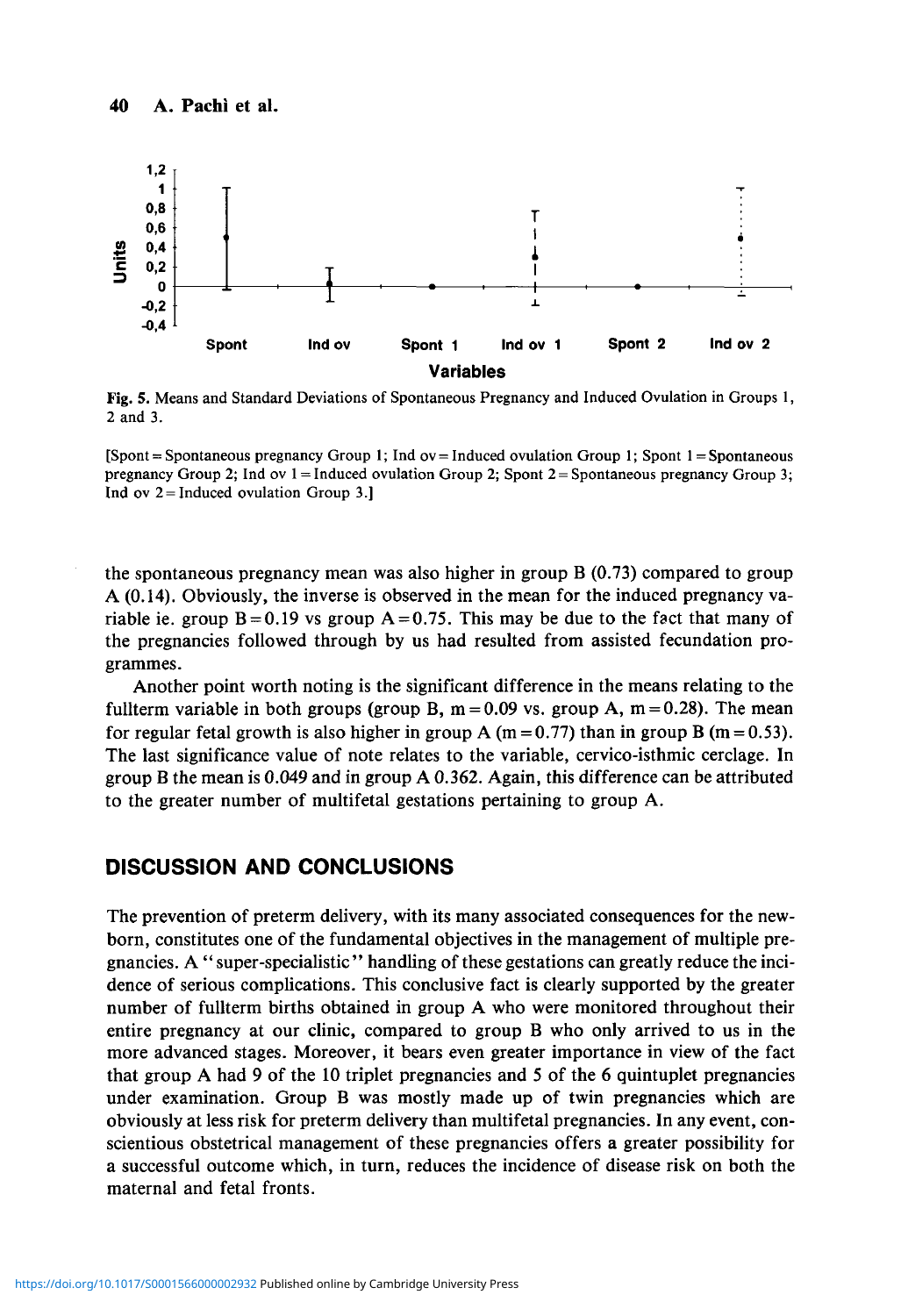#### **Obstetrical Implications in Multiple Pregnancies 41**

The first important issue in the management of a multifetal pregnancy is its early diagnosis as such. Besides the most obvious virtue, that is, the identification of the number of embryos involved, it also provides for the early differentiation between monodiamniotic and mono-dichorionic gestations. The acquisition of such information is quite important because it greatly enhances the awareness of the various complications associated with and most likely to occur in the given gestation types. For example, twin-totwin transfusion syndrome is more frequent in monochorionic-diamniotic twins (15% vs. 7.15%) [3]. In addition, early ultrasonographic examination allows for abortions occurring in the earlier stages of gestation to be identified.

Subsequent check-ups permit the early disclosure of congenital anomalies which, in our study, had an overall presence of 8.8%. The specific malformations involved were: one case of anencephaly with rachischisis and thoraco-gastroschisis; the others included cases of intestinal obstruction, lower urinary tract obstruction, omphalocele, isolated anencephaly and, lastly, trisomy 21 associated hydrops.

The prevention of disease risk is, by necessity, associated with the allround wellbeing of the mother and fetus(es) throughout pregnancy. It would, in fact, be rather limited thinking to consider that pharmacological intervention alone can prevent complications, such as preterm delivery, from arising. It is essential, therefore, that the following general criteria is enacted for the prevention of such a condition and that the patient is well-informed of the situation so that her full cooperation is forthcoming:

- Careful evaluation of the presence of cervico-isthmic incompetence in twin pregnancies and the performance of cerclage where necessary. This type of intervention should be performed as a preventive measure in all multifetal pregnancies.

- Restriction in working activity and increased rest. We deem it opportune to advise this, although no definite data on its beneficial effects actually exists.

 $-$  Oral administration of tocolytics on reduction of the uterine excitability threshold.

- Immediate hospitalization if symptoms and characteristics of preterm delivery are diagnosed and, even more so, if maternal and/or fetal complications are present.

- Hospitalization of all multifetal gestations from the 28th week in order to carry out prophylactic treatment against respiratory distress syndrome (RDS).

There is no one opinion on the best method of delivery. In fullterm twin gestations, the choice is usually made on the basis of fetal presentation. However, bearing in mind the related prematurity aspect, the most favoured, from a timing and procedural point of view, is abdominal section. In this manner, the newborn are furnished with an excellent "visiting card" to assist them in adapting to the initial impact of extrauterine life.

In our study, the obstetrical complications encountered were preeclampsia (8.8%), detachment of a normally inserted placenta  $(3.3\%)$ , premature rupture of the membranes (4.4%) and threatened preterm delivery (63.3%). Nonetheless, it should be noted that the percentage of disease was inferior to that reported in the literature. This improved result was not due to any magic formula, but to the constant, qualified management throughout the various stages of the pregnancies by medical and para-medical staff.

Among the feto-neonatal complications which occured were: IUGR (26.6%), alternation in the amniotic fluid  $(13.3\%)$ , flowmeter alterations  $(11.1\%)$  and twin-to-twin transfusion syndrome  $(11.1\%)$ . In this regard, it should be noted that biophysical monitoring (biometric controls, Doppler-flowmeter controls, and cardiotocography etc.) to-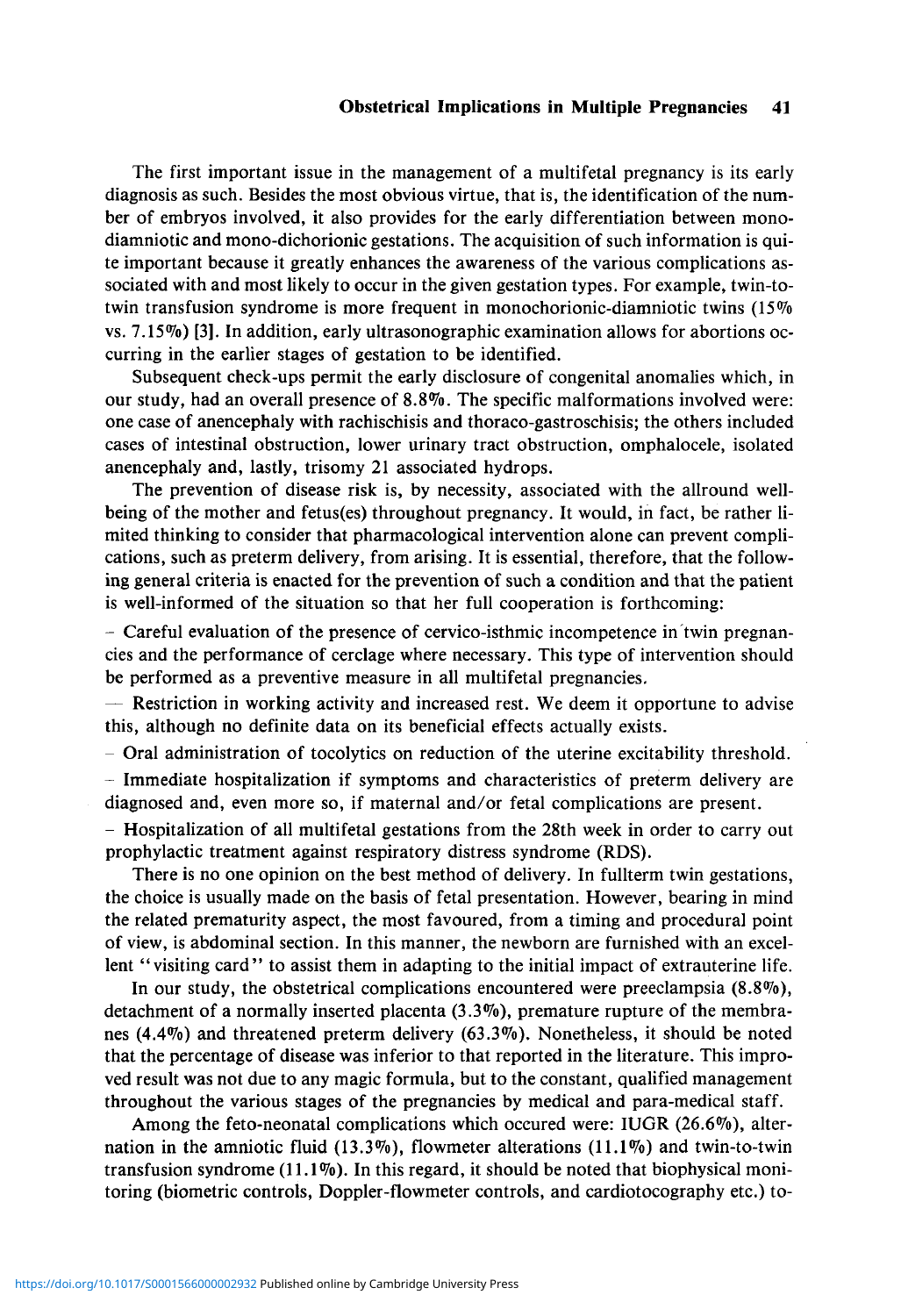#### 42 A. Pachi et al.

gether with preventive measures for RDS and treatment of complications in twin-to-twin transfusion syndrome all contributed to the low incidence of feto-neonatal pathology.

The average birthweights were: first twin 1938g (SD 824), second twin 2022g (SD 1625), third twin 1245g (SD 590), fourth twin 1238g (SD 387) and fifth twin 981g (SD 409). In the group of patients followed by us a significantly more regular fetal growth was recorded than in the group who were not followed at our clinic (group A,  $m = 0.77$ ) vs group B,  $m = 0.53$ ).

One very evident concept emerging from examination of the data set forth is the need for continued improvement in the diagnostic, therapeutic and propaedeutic procedures relating to multiple pregnancy. We aim to pursue this objective in order to consolidate the figures already recorded for the various categories at risk examined and to further prevent minimal brain damage from emerging in the neonatal follow-ups of multifetal pregnancies.

A first step in this direction could be the revaluation of ovarian stimulation programmes through drug therapy and a more specific indication of the average number of ova to be re-implanted in the uterus, based on the number of successful pregnancies obtained in more recent years. Guidance and information on this matter should be obtained from the various teams who carry out assisted fecundation programmes. All in all, this is not a particularly daring proposal if one considers that a Bioethics Commission already exists in Italy. This body is supported and validly represented by colleagues, experts in the various sectors, who could conscientiously integrate the points outlined above as part of their own control programme.

I should like to leave you with one reflection: the thought of having a child can spark-off a ' maturity crisis' either in the individual or the couple; the passing from the status of' being' a child to ' having' a child. When this uncomfortable condition is multiplied in its expression, consideration must be given to the greater difficulty encountered in re-balancing the marasmus of interferring elements, like tension and fear, which can cause the pregnancy to be lived in an irrational state of anxiety. Such a state can culminate in the total upheaval of one's interpretation of what is best for his/her own interests and so when, in addition to this confused state, health problems arise a parent or parents are often led to make obligatory choices.

#### **REFERENCES**

- 1. Boklage CE (1987): Twinning, non-righthandedness and fusion malformations evidence for heritable causal elements in common. Am J Med Genet 28 (1):67-84.
- 2. Dudley DK, D'Altan ME (1986): Single fetal death in twin gestation. Semin Perinatol 10:65-73.
- 3. Mechin GA (1993): Pathology of twinning. In Keeling JW (ed): Fetal and Neonatal Pathology (2nd ed). London: Springer-Verlag Ltd.
- 4. Nogeotte MP (1990): Prevention and treatment of preterm labor in twin gestation. Clin Obstet Gynecol 33:101-108.
- 5. Pachi A, Paesano R, Masella C et al (1992): Multiple pregnancies: diagnosis and monitoring, (in Italian) Gravidanze multiple: diagnosi e monitoraggio. Bollettino della S.I.M.P. 1:7-9.
- 6. Peacemann M, Dooley SL et al (1992): Antepartum management of triplet gestations. Am J Obstet Gynecol 167:1117-1120.